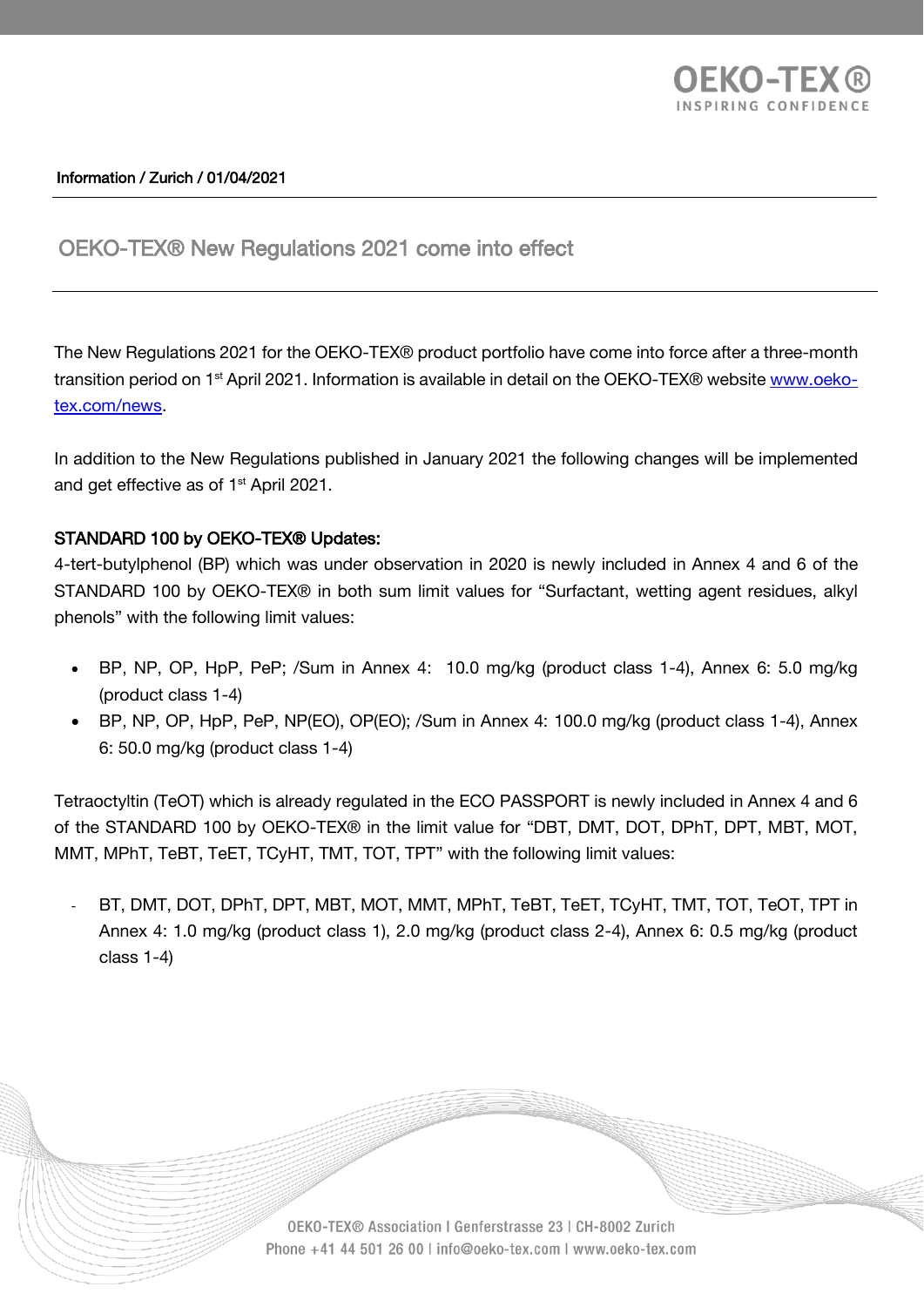

## LEATHER STANDARD by OEKO-TEX® Updates:

4-tert-butylphenol (BP) which was under observation in 2020 is newly included in Annex 4 of the LEATHER STANDARD by OEKO-TEX® with the following limit values:

- 4-tert-butylphenol (BP): 1000 mg/kg (product class 1-4)

Tetraoctyltin (TeOT) which is already regulated in the ECO PASSPORT is newly included in Annex 4 of the LEATHER STANDARD by OEKO-TEX® in the limit value for "DBT, DMT, DOT, DPhT, DPT, MBT, MOT, MMT, MPhT, TeBT, TeET, TCyHT, TMT, TOT, TPT" with the following limit values:

BT, DMT, DOT, DPhT, DPT, MBT, MOT, MMT, MPhT, TeBT, TeET, TCyHT, TMT, TOT, TeOT, TPT in Annex 4: 1.0 mg/kg (product class 1), 2.0 mg/kg (product class 2-4)

### ECO PASSPORT by OEKO-TEX® Updates:

PFOA-related substances that were under observation in 2020 are now newly included in Annex 4 of the ECO PASSPORT by OEKO-TEX®:

• PFOA-related substances for ECO PASSPORT Sum: 1.0 mg/kg

4-tert-butylphenol (BP) which was under observation in 2020 is newly included in Annex 4 of the ECO PASSPORT by OEKO-TEX® in both sum limit values for "Surfactant, wetting agent residues, alkyl phenols" with the following limit values:

- BP, NP, OP, HpP, PeP; /Sum: 50 mg/kg
- BP, NP, OP, HpP, PeP, NP(EO), OP(EO); /Sum: 250.0 mg/kg

OEKO-TEX® Association | Genferstrasse 23 | CH-8002 Zurich Phone +41 44 501 26 00 | info@oeko-tex.com | www.oeko-tex.com